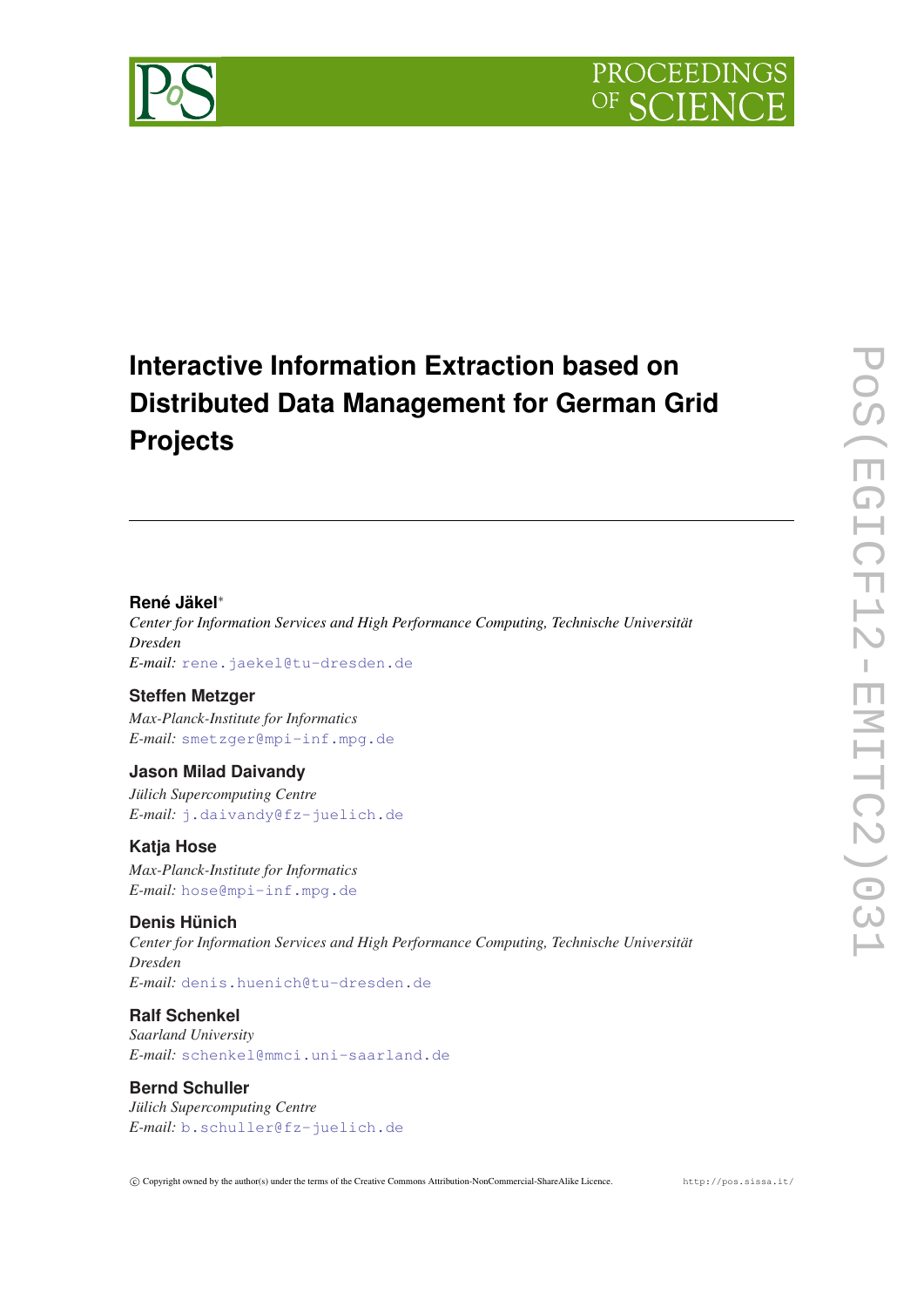

The current infrastructure proviced and maintained by the German Grid Initiative (D-Grid) primarily covers resource management and exchange at the data level supporting mainly technical resources such as computational capacity, data transport networks, storage resources, and management software. The WisNetGrid project (www.wisnetgrid.org) aims to broaden the focus of resource sharing towards the actual content, such as research and production data, to enable interdisciplinary usage. To achieve this goal, resource sharing is supported on different abstraction layers. First, we create an information layer by providing a universal interface to access data on the grid independent of the underlying grid storage system. Second, at the knowledge layer, we offer interactive knowledge extraction and management tools that can also take advantage of a community's grid resources. These tools enable the user to formulate the domain specific knowledge in different ways to ease the interaction with the knowledge extraction process and to provide input for automatic extraction workflow. Within this project, we work together with use groups from the humanities and from landscaping as disparate use cases to evaluate which advantages can be gained by using semi-automatic extraction tools to gather and manage knowledge content.

*EGI Community Forum 2012 / EMI Second Technical Conference 26-30 March, 2012 Munich, Germany*

#### <sup>∗</sup>Speaker.

c Copyright owned by the author(s) under the terms of the Creative Commons Attribution-NonCommercial-ShareAlike Licence.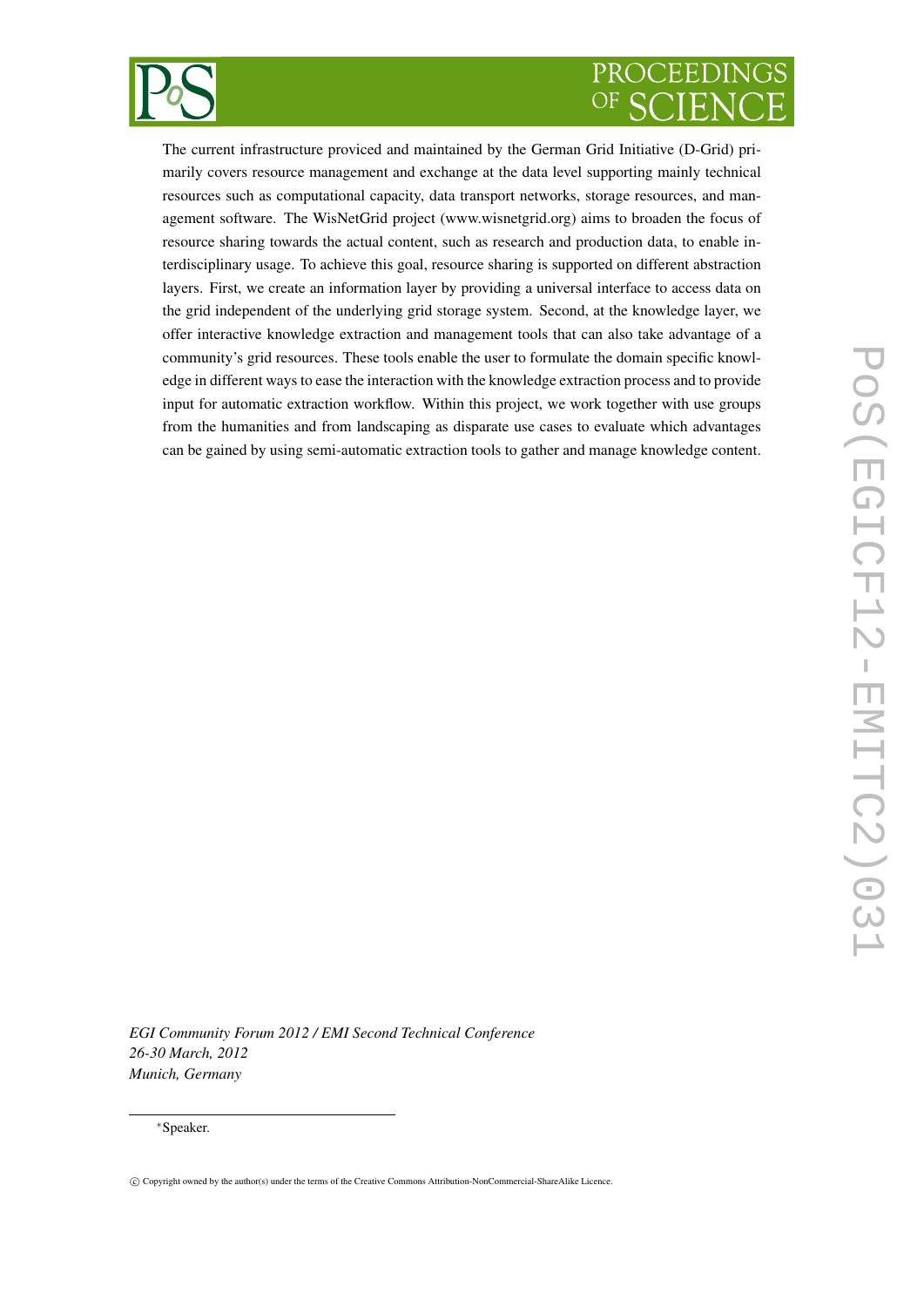## 1. Introduction

In the past years, grid computing [[1](#page-9-0)] has evolved for many different disciplines to solve not only computationally intense tasks, but also to provide resources for data management or the provision of services to steer applications, manage users, or create complex workflows. A strong advantage of grid computing is the ability to maintain distributed and heterogeneous resources using a middleware layer to distribute computational jobs or delegate user access to data storage space. This provides a unique way to handle data transparently to the user community not knowing the technical details of the underlying infrastructure. This approach works well for a rather uniform and straightforward user community with similar needs and requirements. The picture changes for scientific approaches where collaborative work among partners from different domains is desired with a broader range of requirements in terms of used software or data and knowledge handling. The rather static grid approach using an individual middleware solution for a project might introduce additional hurdles for new participating use groups not familiar with grid computing techniques, while still demanding the ability to handle a broader range of different data types and applications.

The WisNetGrid project<sup>1</sup> from the German grid initiative D-Grid<sup>2</sup> aims to overcome these limitations by supporting resource sharing on different abstraction levels. To enable transparent access to data resources, we establish a uniform information layer on top of widely used grid middlewares and other resource types providing access to distributed heterogeneous data. This enables a knowledge layer providing services for knowledge generation and management on top of the information layer by applying information extraction methods to gather semantic knowledge from available information provided by the underlying storage systems. Typical domain-independent information extraction methods, which go beyond named entity recognition, are either imprecise or computationally expensive, and even the most precise systems need human supervision for critical applications. Additionally, extraction methods often work iteratively. Thus, detecting mistakes early has a significant positive impact on the performance and can reduce the overall need for human corrections. Our goal is to provide extraction services that tightly integrate user feedback into the extraction process while minimizing human effort needed to obtain optimal results. To achieve this goal, an interactive extraction system is provided, which learns during the extraction process from user feedback. This allows the extraction tools to implicitly learn domain specific knowledge about how to extract knowledge, which reduces the initial human effort to adapt the system for a particular knowledge domain. Our approach also enables the use of grid middlewares to transfer computationally intensive tasks to the grid.

Within the project we evaluate our approach on concrete example scenarios in collaboration with two different science communities. One such scenario originates from a humanities project<sup>3</sup>, which focusses on studying the works of famous writers. While our federation layer can enable the integration of data from different sources, our extraction methods can help to relate either the works of an author themselves, or particular locations, persons and other named entities mentioned in such works to historical facts from a general knowledge base or other sources.

<sup>1</sup>The project homepage is addressable via: <http://www.wisnetgrid.org>

<sup>2</sup>D-Grid - German Grid Initiative: <http://www.d-grid.de>

<sup>3</sup>TextGrid - Virtual Research Environment for the Humanities: <http://www.textgrid.de>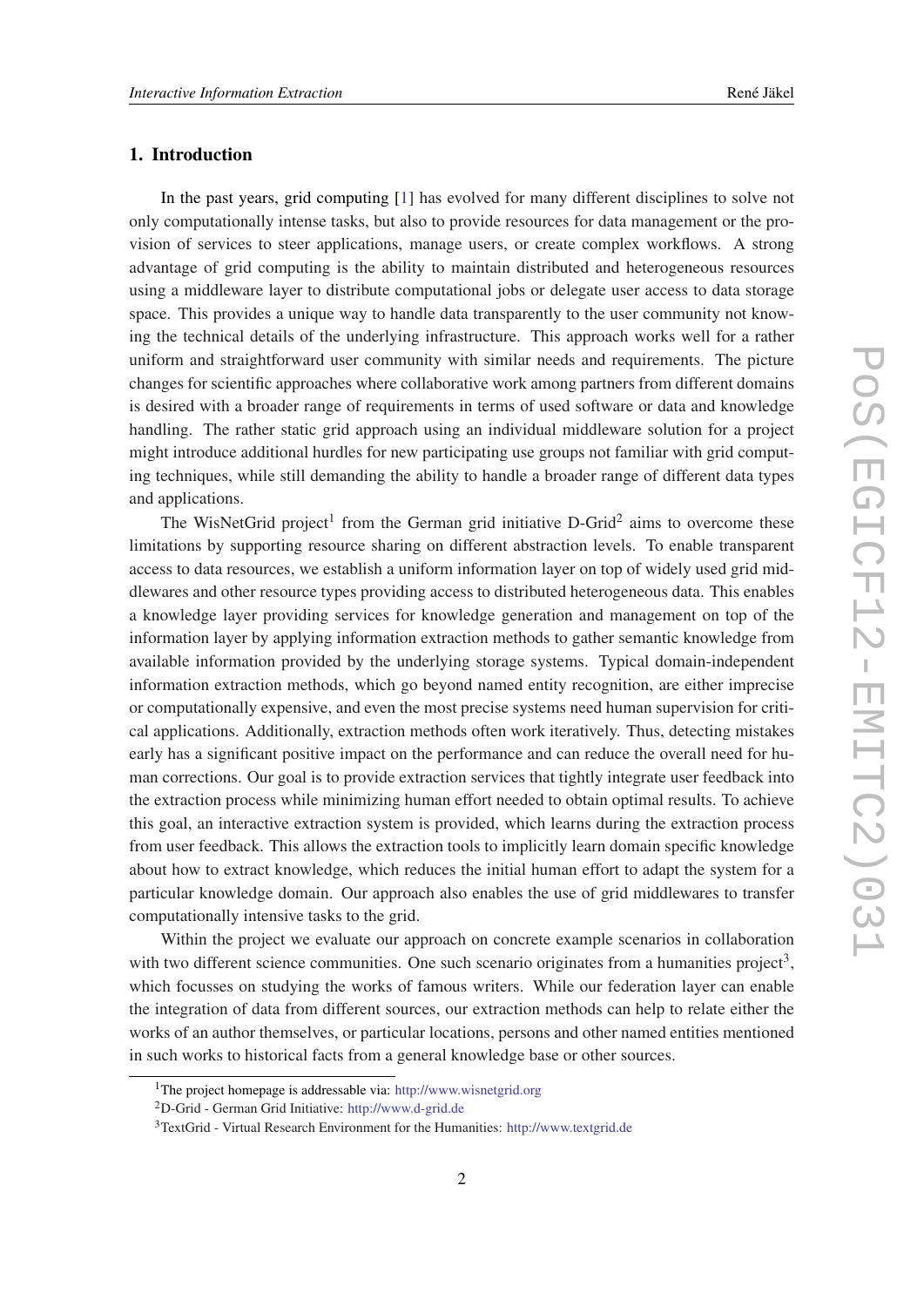In this article, we first introduce the data management developed within the project WisNet-Grid in Section 2. Based on this data access Section [3](#page-5-0) presents the interactive knowledge extraction process from a user's point of view and discusses interactive possibilities for use groups to provide their domain-specific knowledge while making use of the extraction methods provided to enlarge their knowledge base.

#### 2. Distributed Data Management

In many scientific fields data from different resources have to be considered for research and analysis, or are created by a broad range of applications. Usually, communities create and manage their data in a sense that allows for a most efficient workflow in terms of providing input for community specific applications and storing results for further processing and analysis. The data format is usually highly driven by the processing methods and the kind and amount of data which has to be processed.

In practice many different reasons determine the use of specific technical solutions to address and manage storage resources for various use groups. Those storage systems might be databases, web-based free or restricted data repositories, filesystems, and storage systems provided by cloud or grid middlewares. To be considered as basis for collaborative working, and to be able to combine data from various systems, different access mechanisms have to be followed , either by passing required username/password or a certificate to the storage system to authenticate the user. The data handling might also be dependent from data type and storage solution and also mostly incompatible between different data back-ends.

In the grid context, the middleware layer addresses heterogeneous computing resources and communicates with the underlying resources. It provides ways to access data, mechanisms for job submission and steering and the management of users and access to grid services. Usually, the services of different middlewares are not compatible with each other. To use various data sources managed by different middleware solutions, or in general different data management systems, different data access mechanisms have to be combined in a uniform manner.

#### 2.1 Related activities and projects

In conjunction with collaborative efforts, several approaches have been introduced to overcome these difficulties. The European Grid Infrastructure  $(EGI)^4$  aims to provide a federation infrastructure for grid providers and their users as basis to provide secure access to federated computational and storage resources [\[2\]](#page-9-0). This way, Virtual Research Communities (VRC) shall be supported in their domain-specific development to participate from developments in other research areas, in particular by incorporating new grid ready applications and profit from communication with a broader international community.

Within this context, the European Middleware Initiative  $(EMI)^5$  is a collaboration of four middleware providers (ARC, dCache, gLite, UNICORE) to incorporate more standards to increase the interoperability between individual middlewares to be more attractive for a broader range of

<sup>4</sup>European Grid Infrastructure: <http://www.egi.eu>

<sup>5</sup>European Middleware Initiative: <http://www.eu-emi.eu>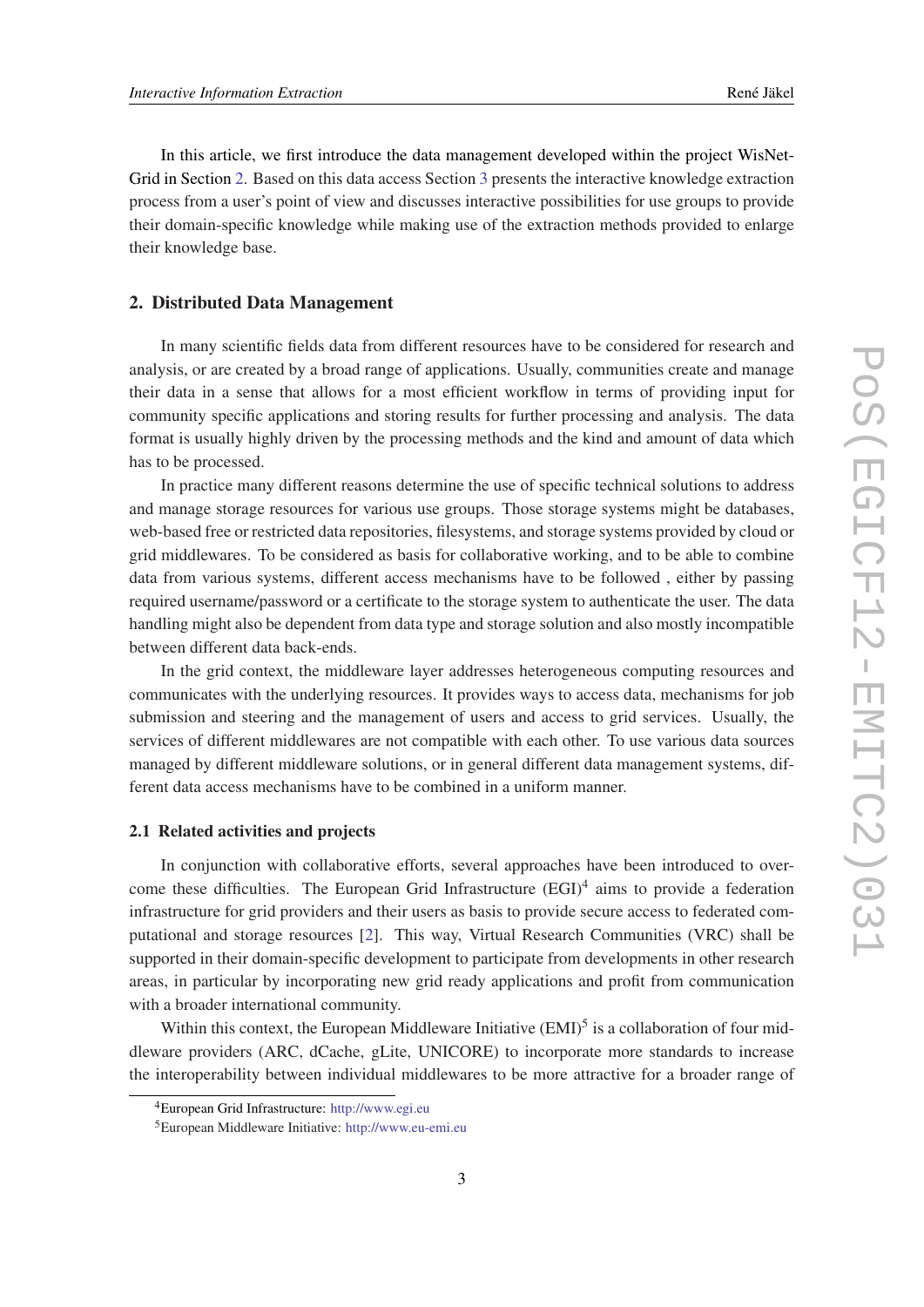communities. If the effort and complexity of deploying and operating grid infrastructures can be decreased, the initiation of grid computing to new users and scientific fields could be eased.

Furthermore, by extending existing grid infrastructures towards techniques from cloud computing [[3](#page-9-0)] could offer other ways of usage and access to new or occasional users, e.g. within a temporarily research project for partners not from the established scientific community. Some projects currently investigating those extensions toward cloud computing to evaluate the efforts to open the grid computing domain towards new usages. The community project Stratuslab develops an open-source based cloud distribution to allow grid and non-grid resource providers to offer IaaS-cloud<sup>6</sup> solutions and evaluate this approach for different use cases from the molecular and structural biology and bio-informatics [\[4](#page-9-0)]. This cloud-based extension is an interesting aspect to new users, since the user has more freedom in configuring the guest system in a IaaS-cloud infrastructure. Nonetheless, by still using traditional grid infrastructure extended by cloud computing aspects might just shift the technical hurdle for new users towards different technical aspects. Furthermore, compared to the grid the cloud approach is not yet open for the federation of resources across different domains [[2](#page-9-0)] and presents itself to the user as a rather closed system.

Another aspect to lower the hurdle for new research groups accessing Distributed Computing Infrastructures (DCI), or in particular grid infrastructures, is by the provision of portal-based interaction mechanisms for users. To name just a few examples, projects like PGRADE, GridSphere, or MosGrid as example community from the D-Grid initiative, addressing this issue for different scientific areas. Using a portal service allows the interaction with the underlying computing system in a common sense with a focus on the specific application the user is interested in [\[5\]](#page-9-0), but new user groups have to rely on a strong community which initially provides well established applications running on DCI's.

#### 2.2 Resource Federation Layer

To provide a common access to underlying data resources e.g. as basis for higher information extraction services, we introduce a federation system, which provides uniform access using the WebDAV protocol<sup>7</sup>. WebDAV is an extension of the HTTP/1.1-protocol<sup>8</sup> and allows to enable routines for locking and copying/moving of data or meta data content. This hides the individual management systems from the user and provides uniform operation to handle data and metadata and allows a representation of the content with a unique URI. Since there are many different ways to store and represent data the interaction between the federation layer and the actual data management system has to be realized by a specialized connector. A general picture about the basic structure of the federation system is illustrated in Figure [1](#page-5-0).

The resource federation component realizes the routing from the requesting client to the storage system and provides a uniform message format. The data or metadata content of the connected resources are presented to the user via its URI within the WisNetGrid namespace. The data federation component selects the relevant connector to establish the connection to the resource. The connector can be seen as interface between data or meta data sources and the federation layer and

<sup>6</sup> Infrastructure As A Service

<sup>7</sup>Web Distributed Authoring and Versioning (WebDAV): specification online as HTTP extensions via [http://www.webdav.org/specs/rfc2518.html](www.webdav.org/specs/rfc2518.html)

<sup>8</sup>The specification can be found online: <http://www.w3.org/Protocols/rfc2616/rfc2616.html>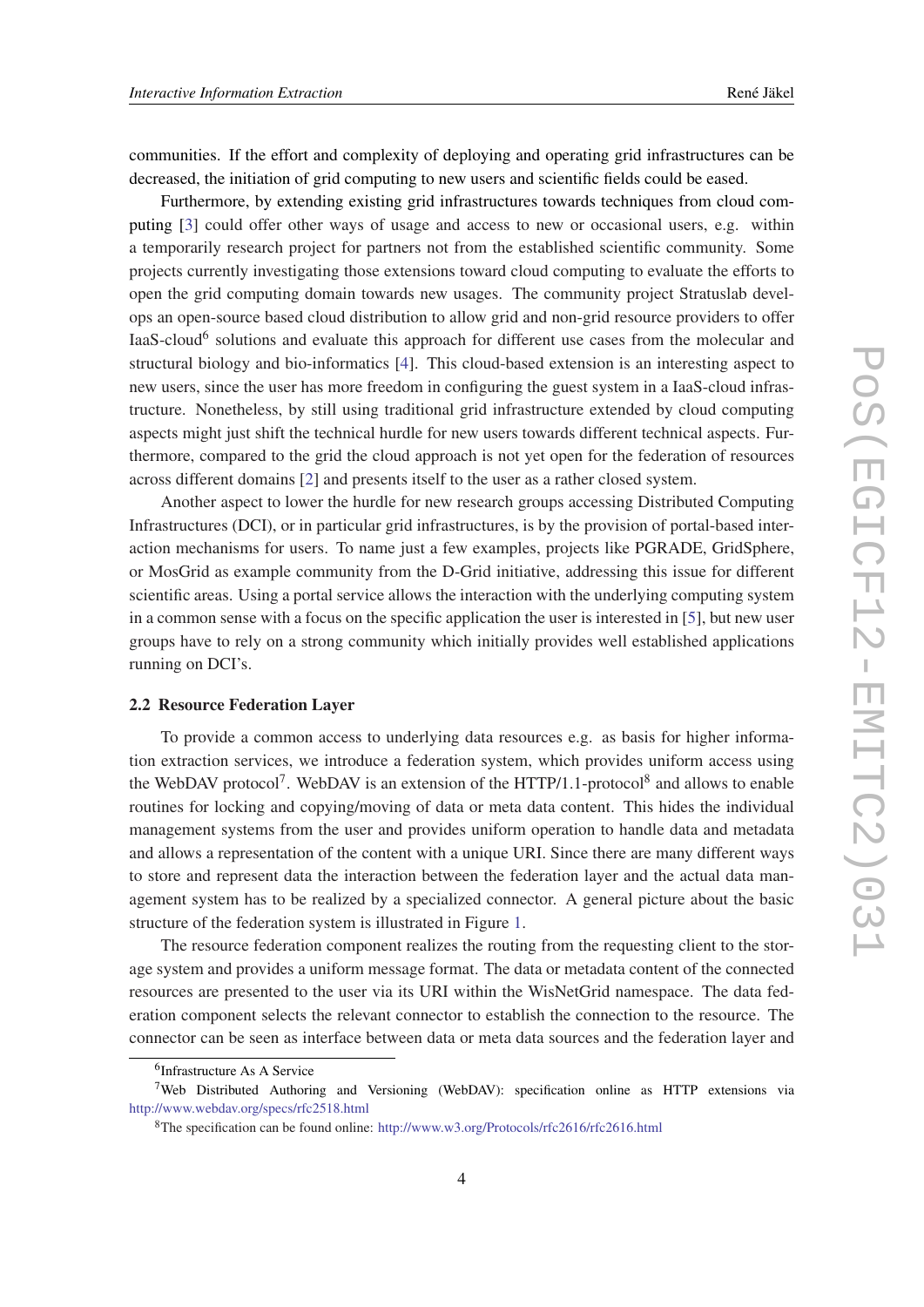<span id="page-5-0"></span>

Figure 1: Structure of the resource federation layer. Highlighted (red box) are the connectors to the external resources.)

also provides basic functionality for manipulating them (CRUD). It takes the request from the user, performs the login to the data management system, processes the request, and converts the data to a WebDAV-conform format. This allows not only to access the data by WisNetGrid services, but also to browse the data via any HTTP/1.1-capable client for which the user has access to.

The resource federation component also provides a mechanism to enable the user to manage the credentials needed to access distributed storage systems. This is the basis to realize a real session management to provide a Single Sign-On (SSO) mechanism to delegate the user request to the data management system. Once the session is started the user is authorized to access data resources for which he has appropriate credentials provided. By using WisNetGrid services, like the information extraction workflow, the system can act on behalf of the user to delegate the access request to the underlying data management system by invoking agents as part of the SSO infrastructure.

## 3. Interactive Information Extraction

The WisNetGrid project aims at providing a generic framework supporting two levels of knowledge extraction. First, the typical task of named entity recognition (NER) is supported. Traditionally, this task is defined as the identification of referenced entity types, i.e., identifying occurrences of the strings *"Berlin"* and *"Frankfurt"* as references to places, occurrences like *"Goethe"* and *"German Chancellor"* as references to persons, etc. However, recent work in this field allows for uniquely identifying individual entities referenced in texts of a broad domain, given some background knowledge about the domain entities [\[6,](#page-9-0) [7\]](#page-9-0). This allows for identifying *"Goethe"* in a text about German literature as a reference to the particular person named Johann Wolfgang von Goethe and *"Frankfurt"* in a text about that writer as a reference to Frankfurt near the river Main, where Goethe was born, instead of the smaller Frankfurt on the Oder. The problem to decide which actual entity among a set of potentially addressed entity candidates is the one actually meant in the text is known as *disambiguation*. Based on such a named entity recognition on the level of individuals,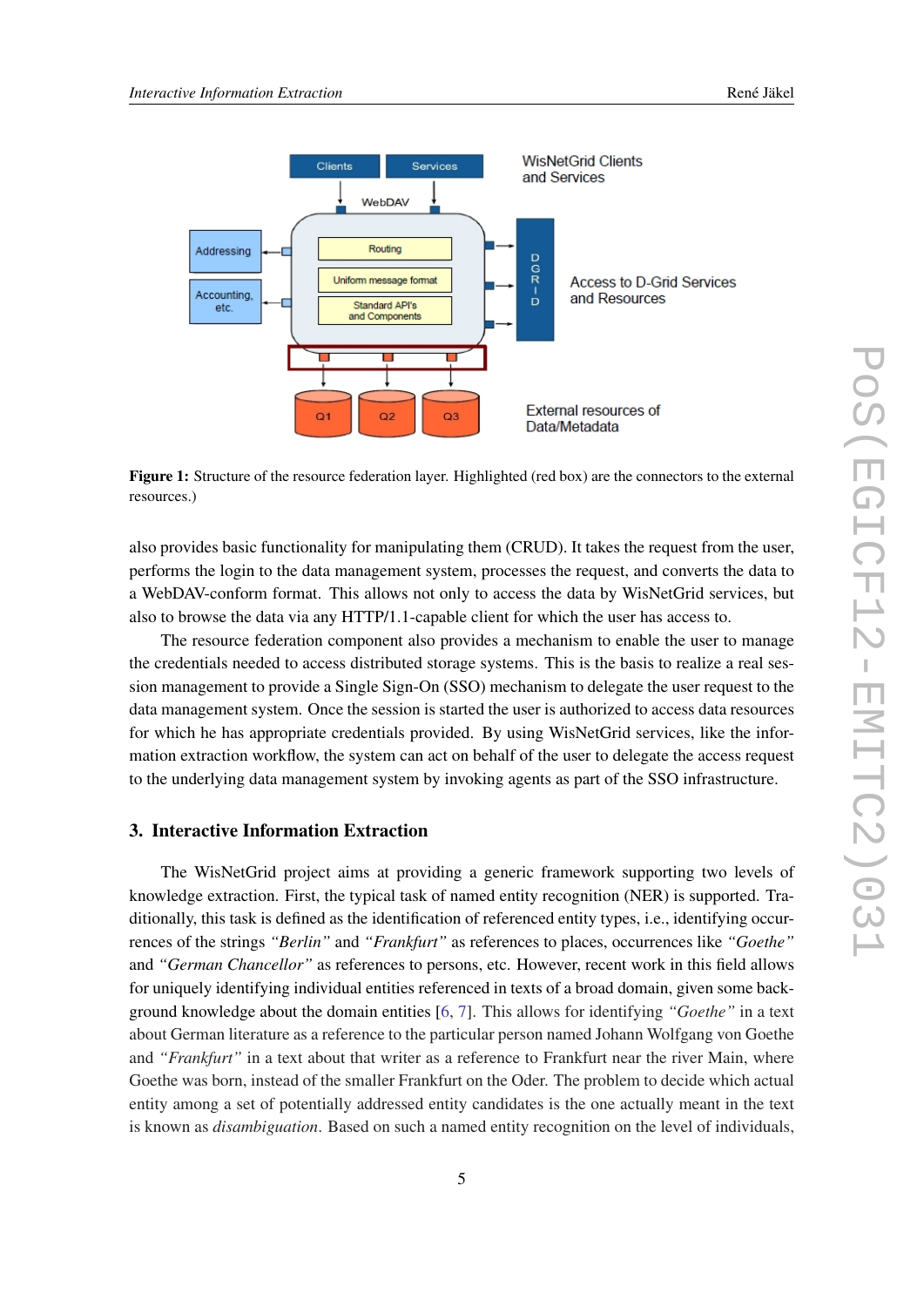relations connecting recognized entities can be extracted from texts as well. Such relations might, for instance, be the birthplace of persons, the books a writer authored, or the movies an actor acted in. While there are different approaches [\[8,](#page-9-0) [9](#page-9-0), [10](#page-9-0)], WisNetGrid applies an iterative pattern-based approach that aims at extracting instances of a fixed set of predefined binary relations. A pattern in the most abstract sense is a recurring construct, e.g. a word phrasing or a tabular representation, expressing the abstract relations textually. For instance, from the text *"Goethe, who was born in Frankfurt, is one of the most famous German writers."* an instance of an abstract wasBornIn relation can be extracted linking Johann Wolfgang von Goethe to his birthplace Frankfurt on the Main. This abstraction can only be made if the extraction system already *knows* that the textual pattern *"X, who was born in Y"* is a representation of that particular relation.

The system we use is an extension of the pattern based SOFIE extraction framework [\[10](#page-9-0), [11](#page-9-0), [12](#page-9-0)]. It learns iteratively which textual patterns express which abstract relations from relation instance examples given. In parallel, additional relation instances are derived in each iteration using the patterns previously learnt. This iterative approach has the advantage that the actual patterns and their meaning can be learnt based on examples, such that a user does not need to understand the technical details of the system. To provide a relevant basis for the relation extraction process, the user just needs to provide example instances of the relations to be extracted along with text snippets containing a textual representation of these example instances. The more patterns can be learnt from the examples, the more new relation instances can be derived from the text to be used as additional examples. During in the next iterations more and more patterns can therefore be used in order to extract more relation instances to refine the results and so on. Although this method can achieve good results [[10](#page-9-0)], it may make mistakes. Due to the iterative nature of the process, it is imperative to reduce such mistakes as early as possible to improve the overall quality and minimize the human effort needed to correct wrongly recognized relation instances. Furthermore, the system needs to learn which textual representations can reference to which abstract entities. An automatic system simply does not know by itself which entities could be represented by the term *"German Chancellor"* without someone telling it who the current and all the previous office holders are. Such specific information, which we call domain-specific knowledge, can only be given by an expert in the particular field for which text-based input data is to be processed.

#### 3.1 Work-flow and implicit domain knowledge gathering

The domain knowledge mainly consists of the actual entities of interest, their possible reference names and example instances of relations between such entities. Additionally, the system relies on a type system based on a class taxonomy. Each entity has at least one and potentially many types assigned from the class hierarchy, e.g. Johann Wolfgang von Goethe might be associated with the types Person, Writer and GermanWriter. Similarly, relations are type-casted, i.e. each relation has a domain and range type. For instance, the wasBornIn relation could have a domain of type Person and a range of type Place. In order to make it as easy as possible for end-users to provide the necessary domain knowledge, and give direct feedback early on, the system integrates a feedback loop into the extraction process. While some domain specific background knowledge, as the set of interesting entities and the related typing information, needs to be provided a priori, the system can also learn interactively from user feedback, without a need for a user to understand the technicalities behind. Once a certain set of basic domain knowledge is provided from user side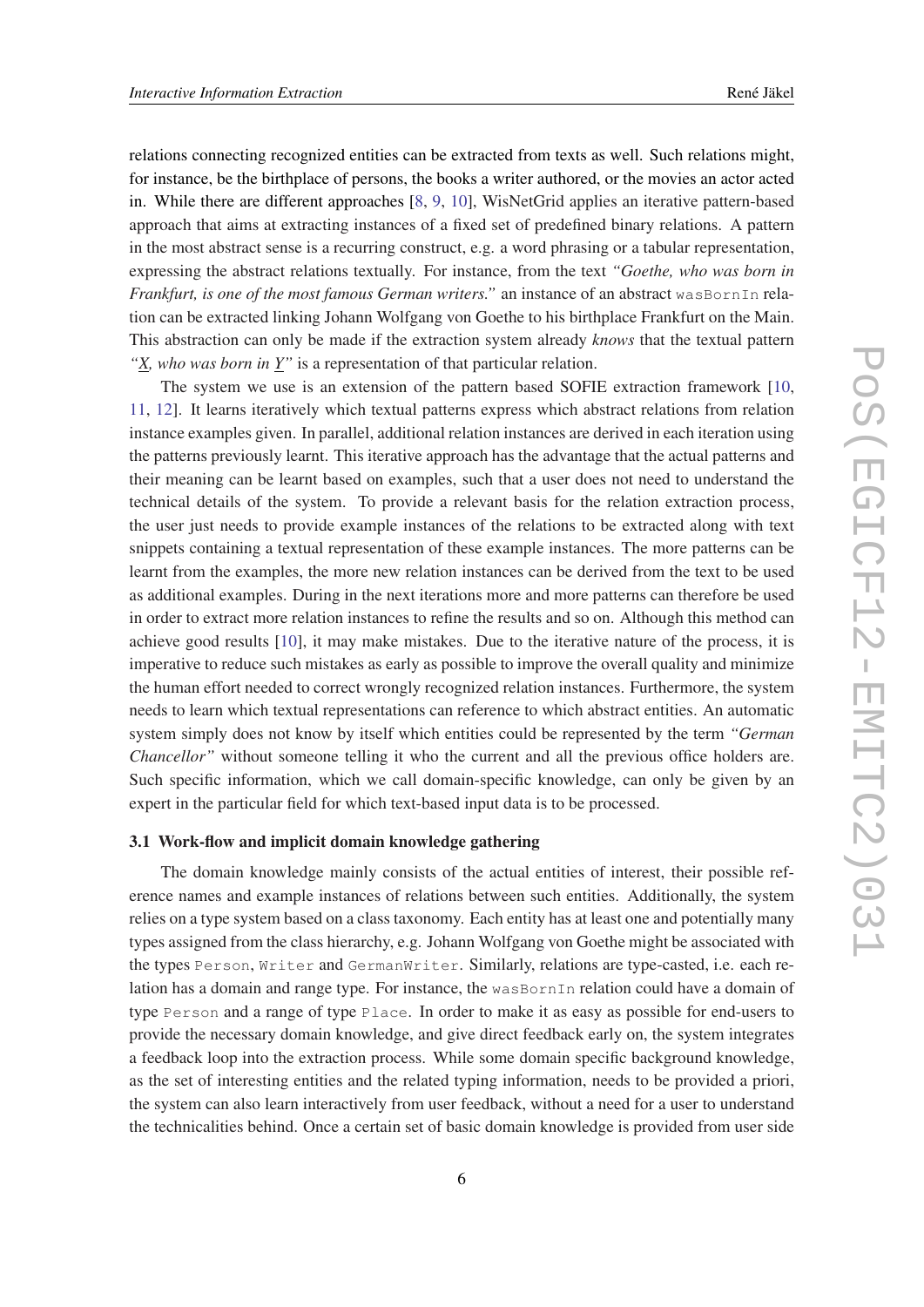

Figure 2: Interactive extraction workflow.

a typical workflow would follow the illustration in Figure 2. First a set of files is selected along with the correct background knowledge settings for the domain of these files. Then the automatic extraction system processes these files. Afterwards a user can inspect the recognized entity and relation instance occurrences and if necessary correct 1) which entity is referenced, 2) which relation is expressed between two entities, 3) add new entity references or 4) add new relation instances. In each case the system implicitly learns from these corrections and this knowledge is applied to the whole file or set of files when the extraction is re-run. Thus, a user needs, for instance, only once indicate that *"Frankfurt"* in a text does indeed reference *the other Frankfurt* near the Oder, and the engine will get it right in the whole text. Similarly pattern quality, i.e. the probability that a pattern always expresses a certain relation, can be automatically adjusted, when a user flags a statement as a wrongly or correctly identified relation instance. Finally, results can be exported once a user is satisfied.

#### 3.2 Integration into the WisNetGrid architecture

For the interaction with the extraction system a simple web-based user interface is provided on top of a web-service API allowing the implementation of more sophisticated front-ends, e.g. enabling integration into a particular workflow environment of any community. Thus, following the general WisNetGrid approach to provide unified access to resources, the end-user interaction is clearly separated from the technical details of the extraction system in place, Given the interface is supported the extraction system could simply be replaced by any other such system. In addition, the extraction system is of course integrated with the general WisNetGrid architecture, such that file access, for instance, uses the federation layer. That means in particular the source files are accessed via WebDAV-links in the common WisNetGrid namespace and access authentication is handled by the federation layer independently from the extraction system, as described in the previous section. Similarly, available computation resources can also be accessed via the federated resource layer in order to distribute the extraction computation onto a community's grid infrastructure. For instance, the initial parsing of all files to be considered in the extraction process can easily be spread onto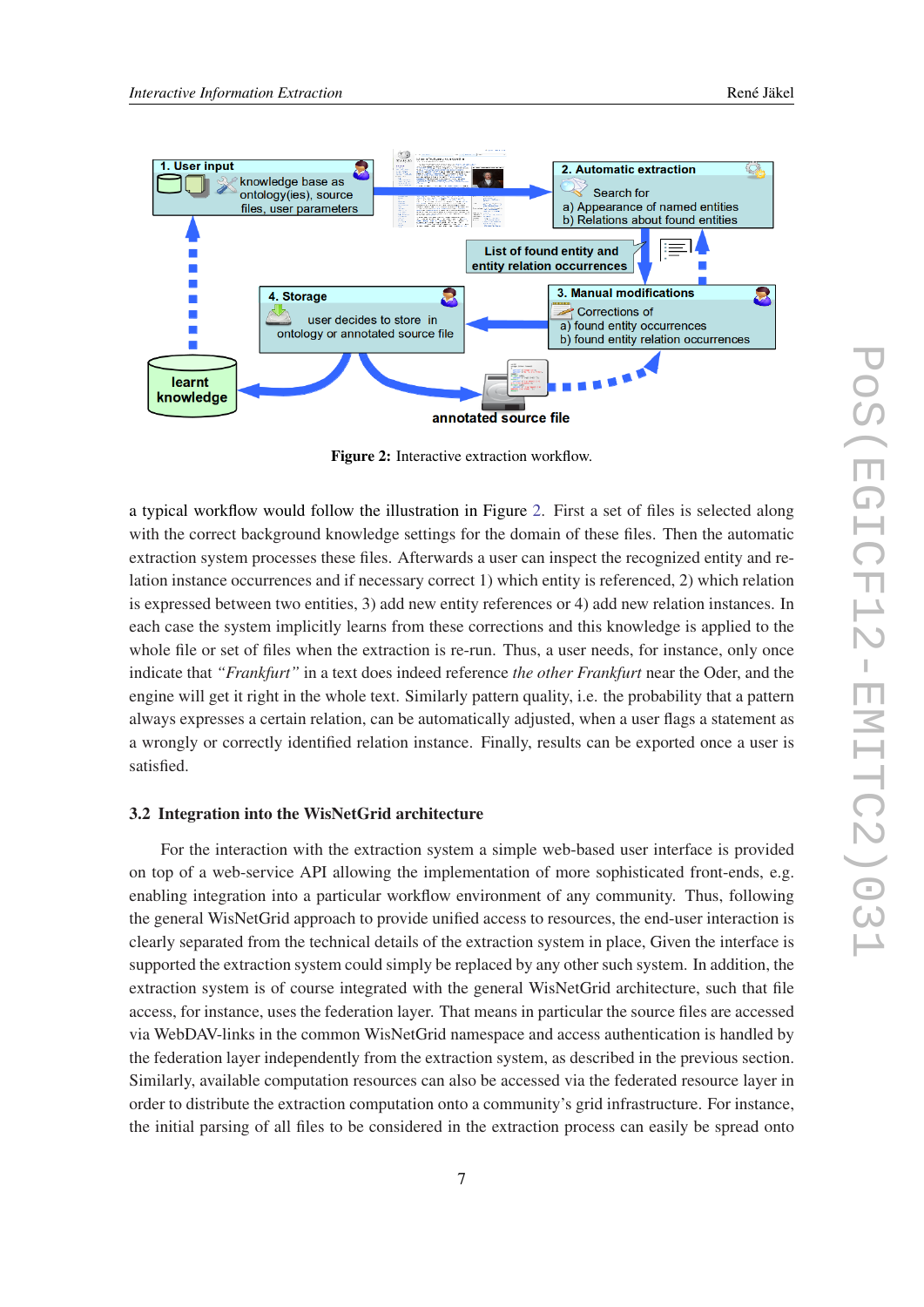several machines, as recognition of potential entity references and patterns is independent of other documents. To achieve this we have used the UNICORE adapter to formulate extraction jobs using the same extraction tools. Only later when patterns are interpreted information from several source documents needs to be considered, yet this step can be split by the patterns investigated.

#### 3.3 Example scenario application

In our humanities oriented application scenario, the research community can first integrate their data, i.e., the digitized works of authors of interest, into the WisNetGrid data federation in order to benefit from the unified access. This could be done by using an adapter to a storage system or by defining links to public data sets, such as Wikipedia. Once the data is accessible and some domain knowledge has been provided in ontological form, a researcher can use the interactive extraction system to identify entity (and fact) occurrences of different form in the given data set. In our example scenario mentioned in the beginning of this paper this could be historical text sources from books or articles available in a dedicated repository<sup>9</sup>. This allows, for instance, to trace the appearance of a particular entity in different contexts, e.g., linking different names for persons and thus allowing for easier analysis of a book's or an entity's relevance in a historical context as well as to investigate an entity's or factual statement's changing perception throughout history or in different text versions. Furthermore, this extracted knowledge can be used in a more general manner for further analysis or simply be stored using the uniform data access layer for later use of this particular group.

## 4. Conclusion and Outlook

We provide tools to enable content oriented resource sharing on two levels. First on the data level, by providing uniform access to different grid-based data storage back-ends. Second on the knowledge level, by providing interactive grid-based information extraction methods. Our information extraction methods can work automatically, given adequate domain knowledge, yet they can also incorporate human feedback directly into the iterative extraction process, thus learning globally by human feedback. As large scale information extraction is computationally very expensive, our architecture allows to use grid resources for computational tasks, if such grid resources are available to the user community, while preserving the user's control over the extraction process. We evaluate our architecture with concrete usage scenarios of different research communities to ensure a generic framework usable by a broad audience. However, this also means some components need domain specific adaptations to achieve their best performance in a particular setting. Additionally, the area of information extraction is still a very active field, such that further significant advancements are to be expected in the near future. However, we assume our framework to provide interfaces generic enough to allow relatively easy integration of future developments and other extraction methods.

<sup>&</sup>lt;sup>9</sup>For this we have integrated the data repository from the German project TextGrid.